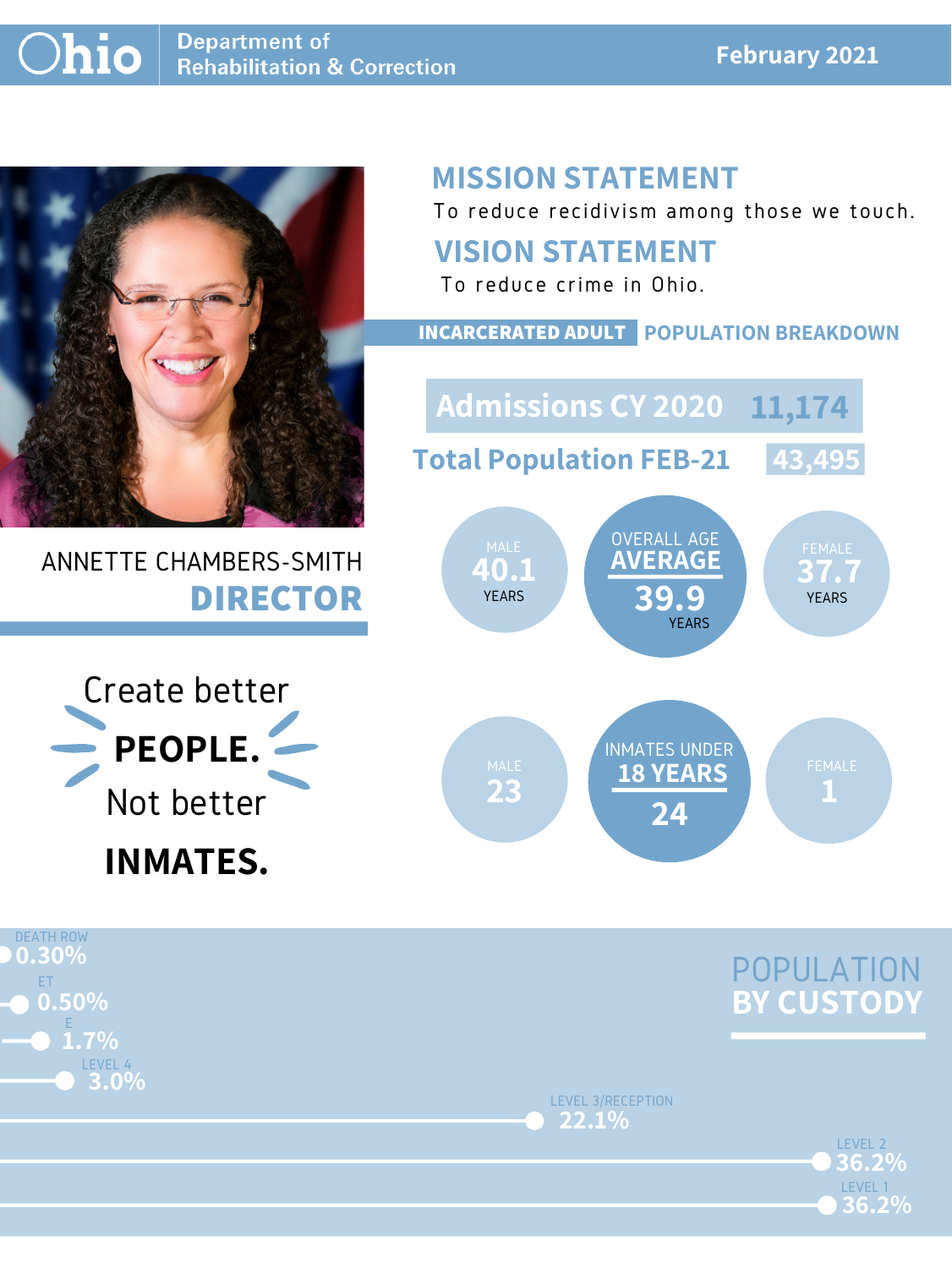### Other Race 1,495







## INMATE RELEASES



Executions Since February 1999 Executions Calendar Year to Date **0 56**

### **Monthly Community Supervision Count**

| Total FY 2020                              | 21,747 |
|--------------------------------------------|--------|
| <b>Releases to Supervision</b>             | 16,588 |
| To Parole                                  | 303    |
| To Post Release Control                    | 10,481 |
| To Transitional Control/Treatment Transfer | 3,719  |
| To Judicial Release                        | 2,085  |
| <b>Releases Without Supervision</b>        | 5,136  |
| Miscellaneous Releases                     | 23     |
| *Excludes Deaths                           |        |

| <b>Community Control</b>    | 4,243  |
|-----------------------------|--------|
| <b>Interstate Compact</b>   | 3,707  |
| <b>Intervention in Lieu</b> | 643    |
| <b>Judicial Release</b>     | 666    |
| <b>PRC/Parole</b>           | 21,762 |

# Total Corrections Officers (CO) Inmate To Correction Officer Ratio **6,386**

### **Staff Profile** Total Staff **11,815**

Total Parole Officers (PO)

#### **6.1:1**

**520**